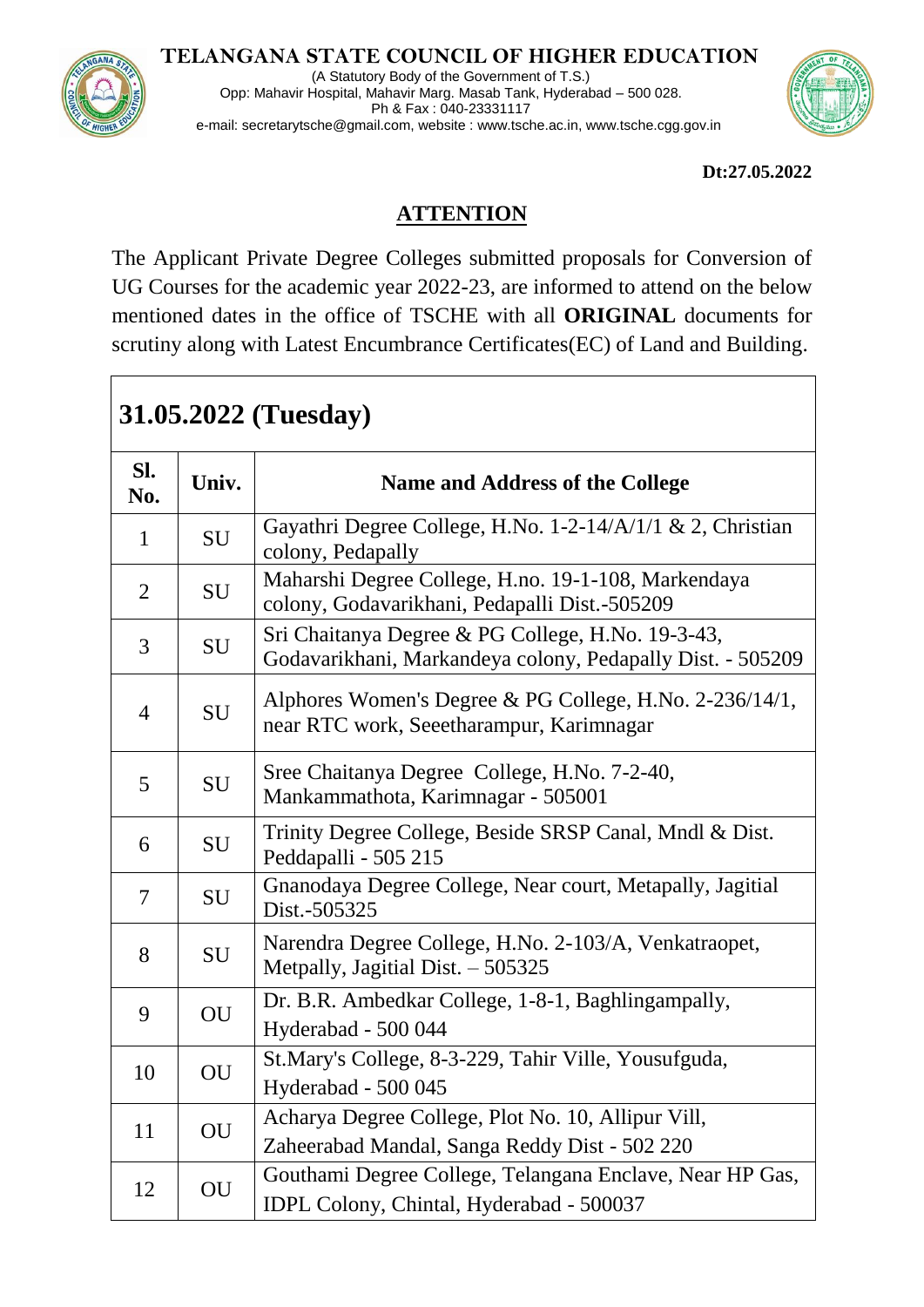| Sl.<br>No. | Univ. | <b>Name and Address of the College</b>                     |
|------------|-------|------------------------------------------------------------|
| 13         | OU    | Gauthami Degree College, 5-1-44, Behind BJP Office,        |
|            |       | Gramakantam, Kukatpally, Mechal - 500072                   |
| 14         | OU    | Swathi Degree College, 17-1-380/E/9, Near I S Sadan X      |
|            |       | Road, Centra 1 Excise Colony, Saidabad, Hyderabad - 500059 |
| 15         | OU    | Challenger Degree College, 3-149, Surangal Road,           |
|            |       | Moinabad, Ranga Reddy Dist - 501 504                       |
| 16         | OU    | NTR Degree College for Women, Sy.No.3, Himayath Nagar,     |
|            |       | Moinabad, Ranga Reddy Dist - 500075                        |
|            | OU    | Annie Besant Women's College                               |
| 17         |       | 16-11-740/9, Dilsukhnagar, Hyderabad - 500 036             |
|            |       | Edvantha Degree College, 4-9-298, Road No.3, RTC           |
| 18         | OU    | Supervisors Colony, Hayathnagar Mandal, Hyderabad - 501    |
|            |       | 050                                                        |
| 19         |       | Madina Degree College for Women, H.No.3-6-122, Stree No.   |
|            | OU    | 18, Himayathnagar, Hyderabad - 500029                      |
|            | OU    | Ardent Degree College, Plot.No.235 & 236, Block-B,         |
| 20         |       | Sy.No.96/2, 96/3, Bandlaguda Jagir, Rajendranagar, Ranga   |
|            |       | <b>Reddy Dist</b>                                          |
|            | OU    | Sarojini Naidu Vanita Maha Vidyalaya College for Women,    |
| 21         |       | Mukarramjahi Road, Exhibition Grounds, Nampally,           |
|            |       | Hyderabad - 500 001                                        |
| 22         | OU    | Vivekananda Degree College, Opp: HP Petrol Pump,           |
|            |       | Chevella, Ranga Reddy - 501503                             |
|            |       | New Adharsh Degree College, Plot No.542, Kandukur X        |
| 23         | OU    | Road, Kandukur, Ranga Reddy Dist                           |
| 24         |       | New Noble Degree College, H.No.16-11-741/B/4/A/1,          |
|            | OU    | Gaddiannaram X Road, Dilsukhnagar, Hyderabad - 036         |
|            | OU    | Vignana Jyothi Institute of Arts & Sciences, 10-28/1, Plot |
| 25         |       | No.7, Road No.16, West Marredpally, Secunderabad - 500     |
|            |       | 026                                                        |
| 26         | OU    | Sri Padmanabha Degree College, Sy.No. 96, Nizampur Road,   |
|            |       | Sadashivapet, Sangareddy - 502291                          |
| 27         | OU    | Avanthi Degree College, 3-4-875/1, Bus Depot Road,         |
|            |       | Barkatpura, Himayatnagar, Hyderabad                        |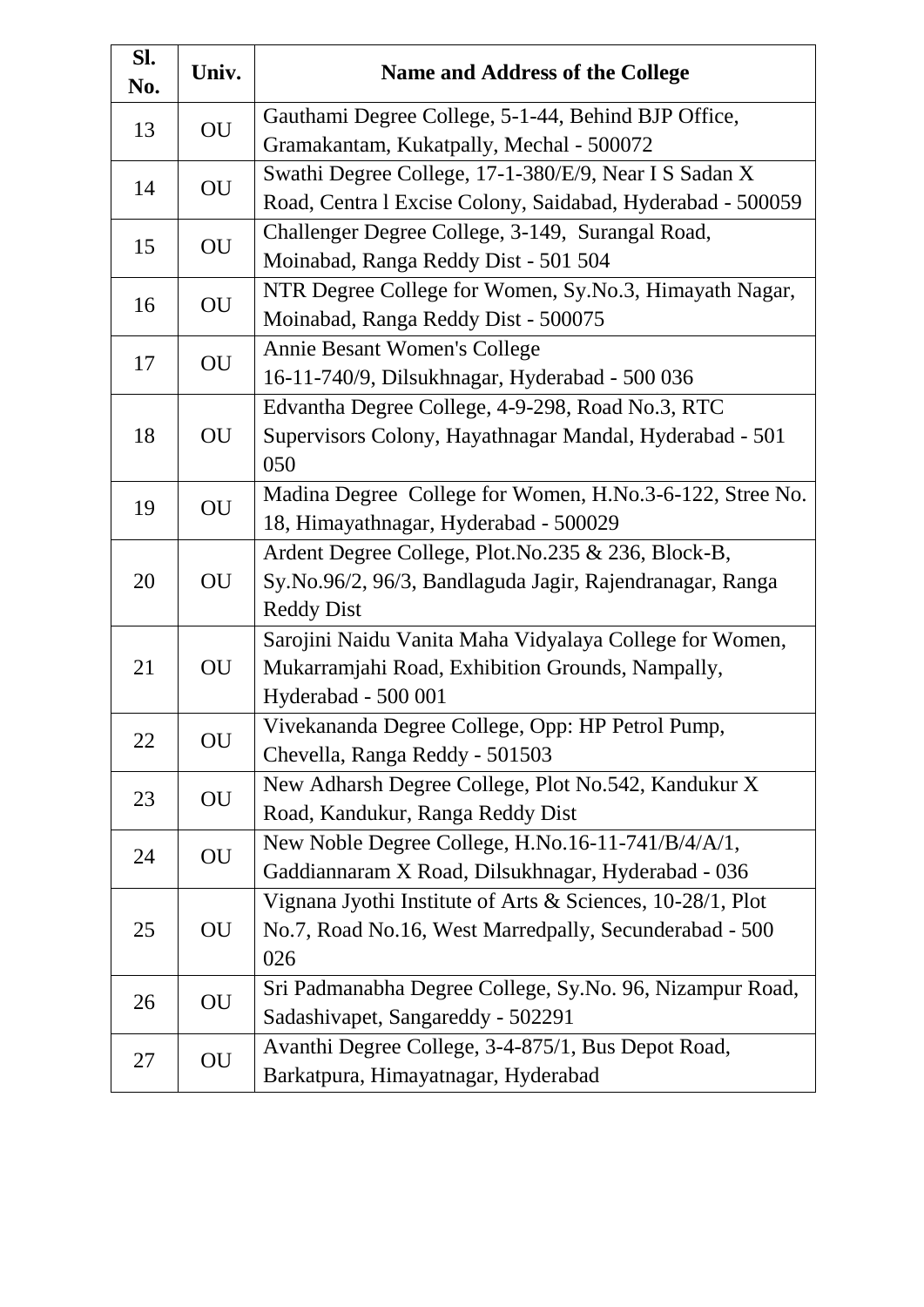## **01.06.2022 (Wednesday)**

| Sl.<br>No.     | Univ.     | <b>Name and Address of the College</b>                     |
|----------------|-----------|------------------------------------------------------------|
| $\mathbf{1}$   |           | Wesley Degree College for Women, 10-3-164/A, Old Lancer    |
|                | <b>OU</b> | Lane, Secunderabad - 500003                                |
| $\overline{2}$ |           | Pioneer Degree College, Opp: Siasat Daily, JN Road, Abids, |
|                | OU        | Hyderabad - 500 001                                        |
| 3              | <b>OU</b> | Azam Degree College, 20-2-493 to 497, 497/1, Hussaini      |
|                |           | Alam, Hyderabad - 500 064                                  |
| $\overline{4}$ | OU        | Sri Medha V Degree College, 4-7-102/28, Scientist Colony,  |
|                |           | Habsiguda, Nacharam, Uppal, Medchal Malkajgiri -500007     |
| 5              | OU        | Ideal Degree College for Women, 16-11-740/7/C & D,         |
|                |           | Behind Ideal Jr College, Dilsukhnagar, Hyderabad - 500060  |
|                | <b>OU</b> | Success Degree College, 17-1-388/C/15-774, Vinaynagar      |
| 6              |           | Colony, Santhoshnagar, Hyderabad                           |
|                |           | Pragathi Women's Degree College, 4-111/1, Near             |
| $\overline{7}$ | OU        | Venkateshwara Swami Temple Lane, Near Bus Stop,            |
|                |           | Chandanagar, Hyderabad                                     |
|                |           | TMSS Women's Degree College, 8-8-393, Kharmanghat          |
| 8              | OU        | Main Road, Opp:Jeevan Hospital, Kharmanghat, Ranga         |
|                |           | <b>Reddy Dist</b>                                          |
| 9              | OU        | Siva Sivani Degree College, NH-44, Siva Sivani Campus,     |
|                |           | Kompally, Medchal Dist.                                    |
| 10             | OU        | St.Patrick's Degree College, 2-1-332/1/8, Diamond Towers,  |
|                |           | OU Road, Nallakunta, Hyderabad - 500044                    |
| 11             | OU        | Siddhartha Degree College, Gaddiannaram, Dilsukhnagar,     |
|                |           | Ranga Reddy Dist - 500 036                                 |
| 12             | OU        | Siddhartha Women's Degree College, Sri Lakshmi Narsimha    |
|                |           | Swamy Colony, Meerpet, Balapur X Road, Ranga Reddy Dist    |
| 13             | OU        | Omega Degree College for Women, Plot No.171 & 172,         |
|                |           | Mahesh Nagar, Kapra, ECIL, Hyderabad - 500062              |
| 14             | OU        | Roots Degree College, 6-3-1099/1/6, Rajbhavan Road,        |
|                |           | Somajiguda, Hyderabad - 082                                |
| 15             | OU        | Arunodaya Degree College, 16-11-477/40/A, Plot No.40, Sri  |
|                |           | Balaji Towers, Gaddiannaram, Saroornagar, Dilsuknagar,     |
|                |           | Ranga Reddy Dist 500060                                    |
| 16             | OU        | Ark Degree College, 1-9-630/1, Gyani Complex, Vidyanagar,  |
|                |           | Hyderabad - 500044                                         |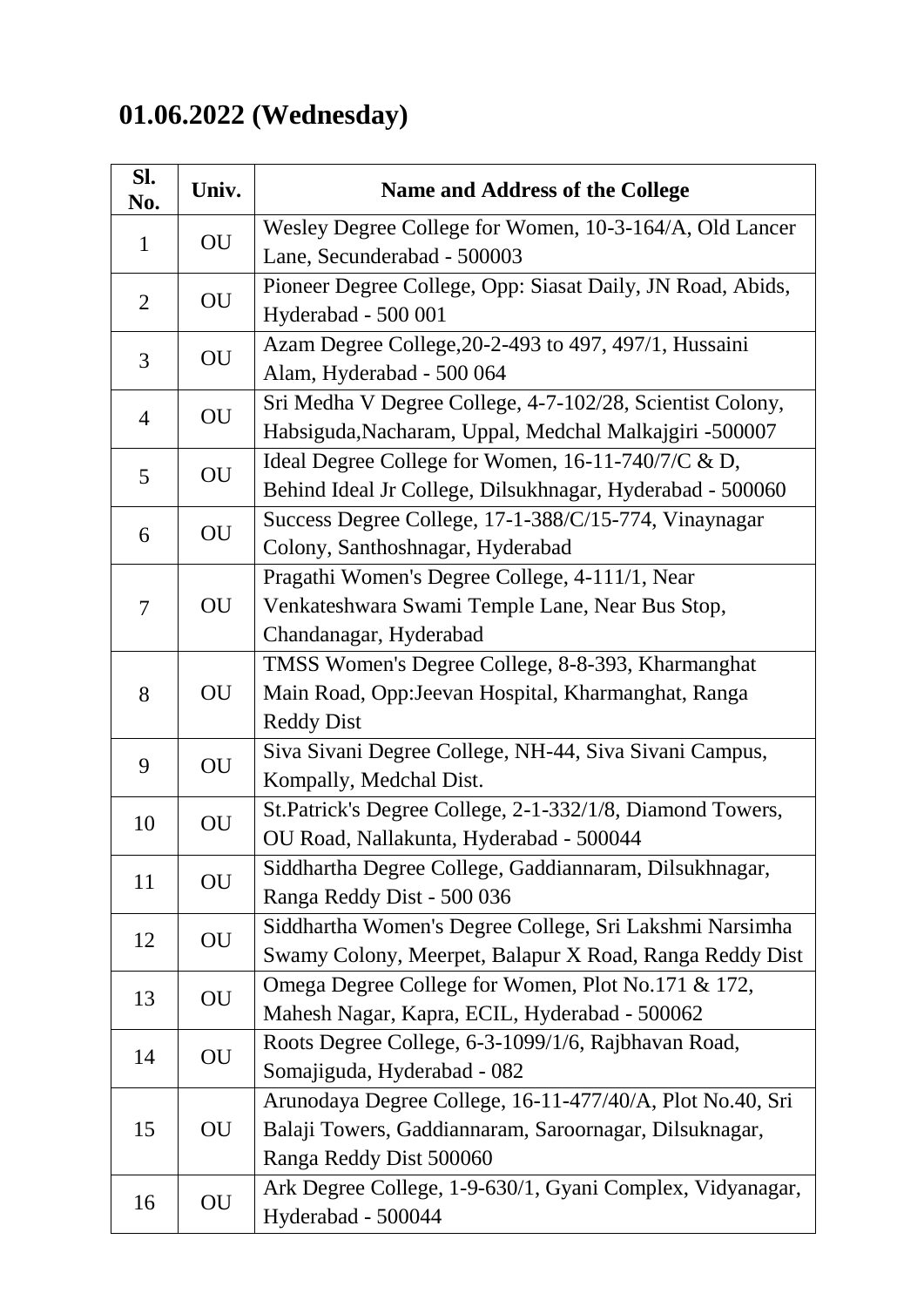| Sl.<br>No.          | Univ.      | <b>Name and Address of the College</b>                      |
|---------------------|------------|-------------------------------------------------------------|
| 17                  | OU         | New Pragathi College of Commerce & Science, 4-113/1,        |
|                     |            | Chandanagar, Serilingampally, Ranga Reddy - 500050          |
| 18                  | OU         | Vijayavardhini Degree College, Sy.No.572, Rallaguda         |
|                     |            | Village, Shamshabad Mandal Ranga Reddy Dist                 |
| 19                  | OU         | New Science College, Yellareddyguda, Ameerpet -500073       |
|                     | OU         | Pragati Mahavidyalaya Degree College of Commerce &          |
| 20                  |            | Science, 4-3-148, Hunumantekdi, Kandaswamy Lane, Koti,      |
|                     |            | Hyderabad - 500 095                                         |
| 21                  | OU         | Prerana Degree College for Women, 13-23-22/1,               |
|                     |            | Gaddiannaram, Saroornagar, Hyderabad - 500035               |
| 22                  | OU         | Jahnavi Degree College, Plot.No.37, Peerzadhiguda,          |
|                     |            | Boduppal, Medchal Malkajgiri Dist                           |
| 23                  | OU         | Jahnavi Degree College, Hardy Complex, 2nd Floor,           |
|                     |            | Opp:Chermas, MG Road, Secunderabad                          |
| 24                  | OU         | New Page Degree College, 4-12-925, Sai Colony, Autonagar,   |
|                     |            | Vanasthalipuram, Hayathnagar, Ranga Reddy Dist - 500070     |
| 25                  | OU         | Shivani Women's Degree College, 11-13-1428, Margadarshi     |
|                     |            | Colony, Kothapet, Hyderabad                                 |
| 26                  | OU         | Jahnavi Degree College, 3-4-685/2, Surya House, Opp: Veg    |
|                     |            | Market, Narayanaguda, Hyderabad - 500029                    |
| 27                  | OU         | Infant Jesus Degree College, 4-224, I & II Floor Vellankani |
|                     |            | Nagar, Shamshabad - 501218                                  |
| 28                  | OU         | Tapasya Degree College, 3-4-646, Ramnagar Towers, Opp:      |
|                     |            | Deepak Theatre, Narayanaguda, Hyderabad                     |
| 29                  | OU         | Tapasya Degree College, 11-5-449, Opp: Shah Function Hall,  |
|                     |            | Red Hills, Lakdikapool, Hyderabad                           |
| 30                  | OU         | Prathibha Degree College, Opp: Bus Stop, Ibrahimpatnam,     |
|                     |            | Ranga Reddy Dist - 501506                                   |
| 03.06.2022 (Friday) |            |                                                             |
|                     |            | Jagruthi Degree & PG College, #2-2-168, Azad Road,          |
| $\mathbf{1}$        | <b>MGU</b> | Bhongir, adadri Bhongir-Dist.-TS                            |
|                     | <b>MGU</b> | Sri Hindu Degree College, H.No.7-76/7, Ramannapet,          |
| $\overline{2}$      |            | Yadadri Bhuvanagiri-508113                                  |
|                     |            | CSI Degree College, Kanteshwar, Nizamabad-503002-           |
| 3                   | TU         | Telangana                                                   |
|                     |            |                                                             |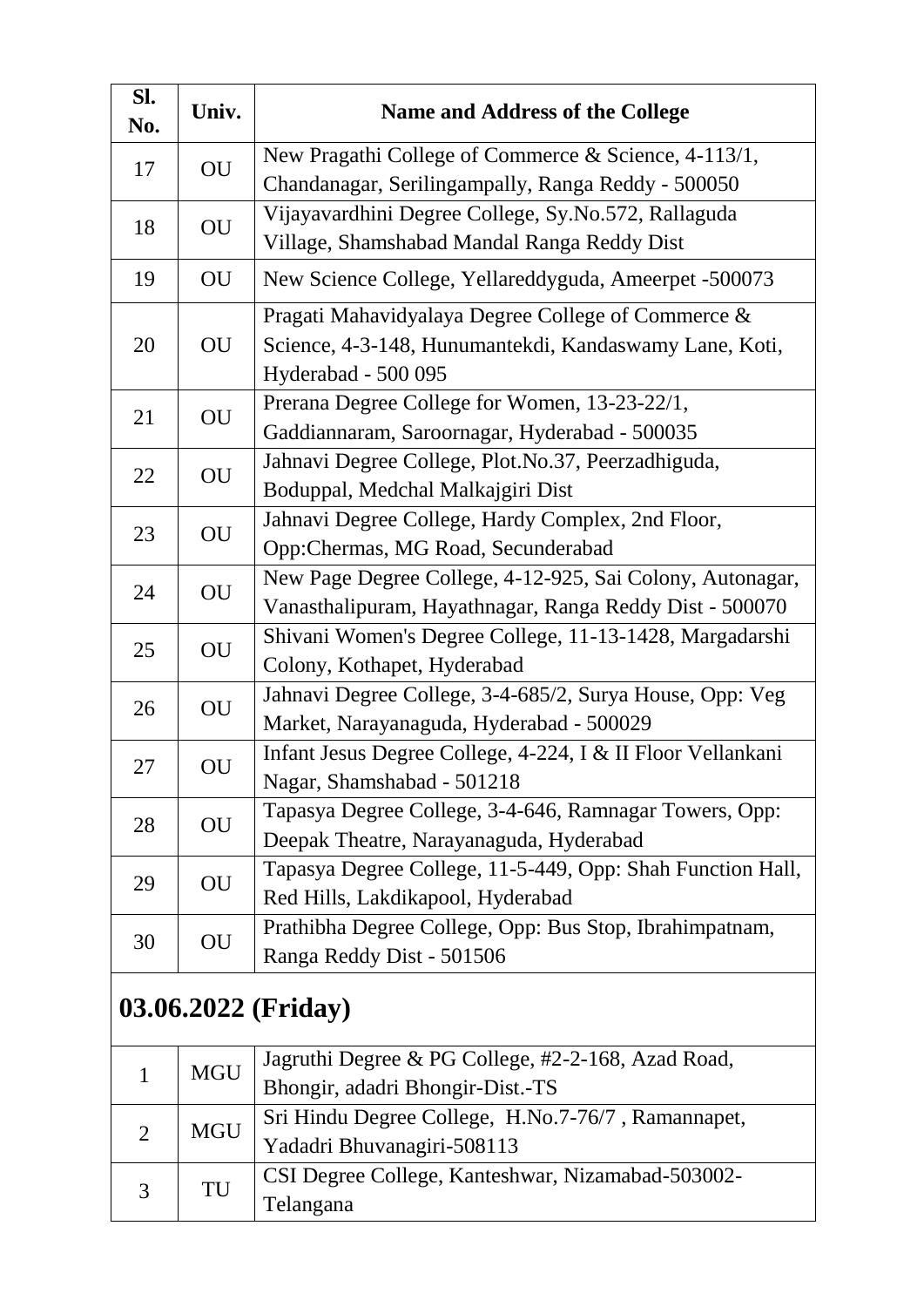| Sl.<br>No.     | Univ. | <b>Name and Address of the College</b>                                                                                |
|----------------|-------|-----------------------------------------------------------------------------------------------------------------------|
| $\overline{4}$ | TU    | Women's College, 11-1-8/2, Kanteshwar, NIZAMABAD -<br>503 002                                                         |
| 5              | KU    | Bhadruka Degree College, #5-108, Girnibavi, Duggondi (M),<br>Warangal Rural - 506331                                  |
| 6              | KU    | Geethanjali Degree College for Women, 2-2-445 & 453,<br>Kishanpura, Hanamkonda, Warangal Urban                        |
| $\overline{7}$ | KU    | Jadhav Radha Bai Degree College, D.No. 6-38, Gudihatnoor,<br>Adilabad Dist.                                           |
| 8              | KU    | Kakatiya Degree College, Sathupalli, Khammam Dist. - TS -<br>507303                                                   |
| 9              | KU    | Kakatiya Mahila Degree College, H.No. 2-4-344<br>Nakkalagutta, IOB Lane Hanamkonda, Warangal Urban - 506<br>001       |
| 10             | KU    | Kavitha Degree College, 15-7-184, Upendraiah Nagar,<br>Khamma Urban, Khammam                                          |
| 11             | KU    | Lal Bahadur College, SVP Road, Warangal - 506007                                                                      |
| 12             | KU    | Shivani Degree College, H.No.55-1-1013, Bheemaram,<br>Hanamkonda, Warangal Urban - 505 105                            |
| 13             | KU    | Siddhartha Degree & PG College, Narsampet, Warangala -<br>506132                                                      |
| 14             | KU    | Sri Chaitanya Degree College, Rajampet, Asifabad,<br>Kumarambheem                                                     |
| 15             | KU    | Sri Chaitanya Women's Degree College, H.No. -55-4-977 (V),<br>Bheemaram, Hasanparthey (M), Hanmakonda Dist.           |
| 16             | KU    | Vaagdevi Degree College, I.B. Chowrastha, Mancherial Dist.<br>$-504208$                                               |
| 17             | KU    | Vivekavardhini Degree College, H.No. 4-278/3, Sy.No. 415,<br>Janmabhoomi Nagar, Station Road, MANCHERIAL - 504<br>208 |
| 18             | PU    | Sri Vani Degree College, Wanaparthy, H.No. 42-190/3,<br>Vengal Rao colony, Wanaparthy Dist. - 509103                  |
| 19             | PU    | Sri Ayyappa Swamy Degree College, Makthal, Narayanpet<br>Dist. - 509208                                               |
| 20             | PU    | Saraswathi Degree College, Marikal (V&M), Naraynpet Dist.<br>$-509551$                                                |
| 21             | PU    | Vivekananda Degree College, H.No. 13-127, Balaji complex,<br>Bhagyanagar colongy, Shadnagar, R.R. Dist.               |